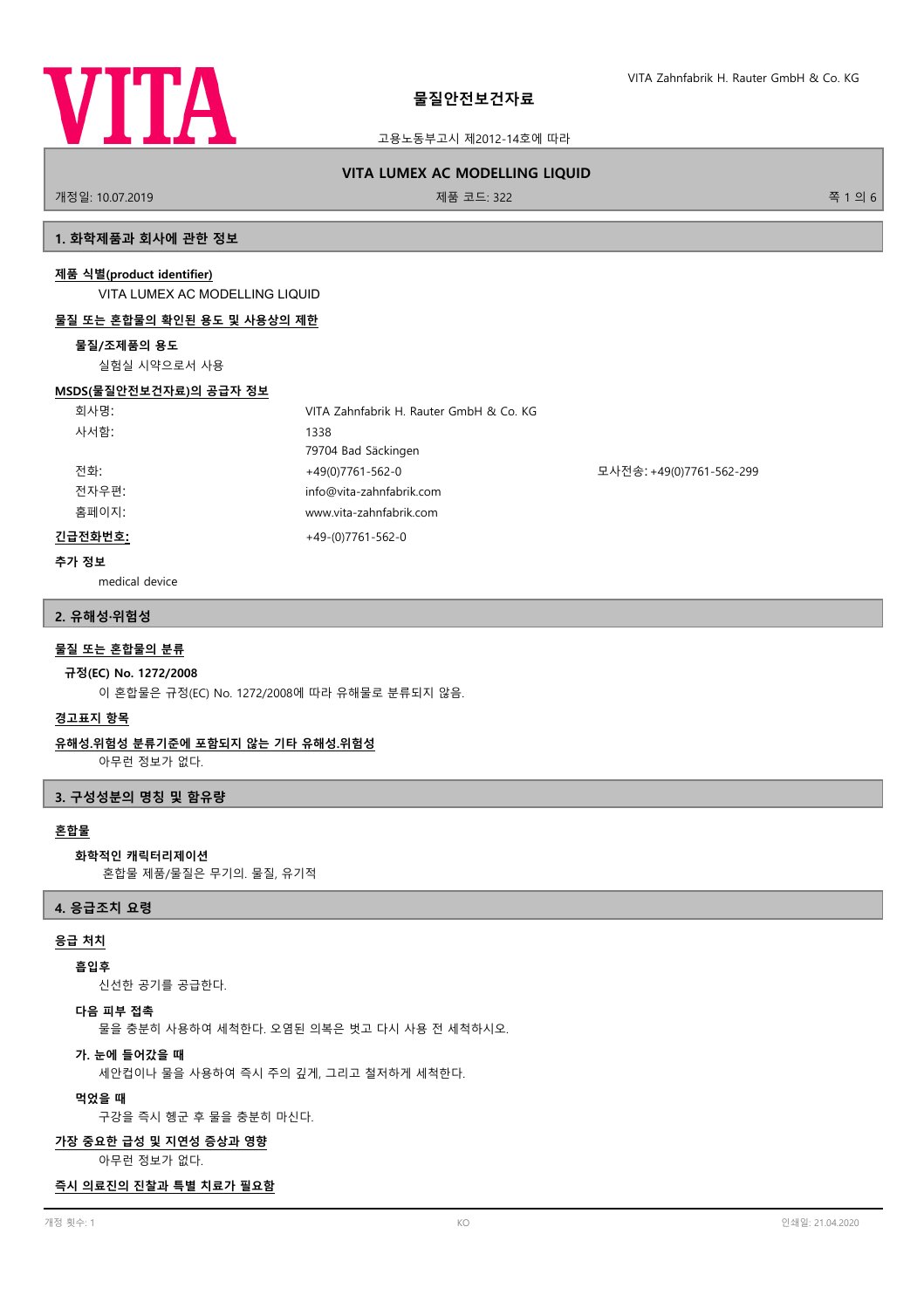

#### 고용노동부고시 제2012-14호에 따라

#### **VITA LUMEX AC MODELLING LIQUID**

.<br>개정일: 10.07.2019 제품 코드: 322 쪽 2 의 6

증상에 따라 치료하시오.

# **5. 폭발·화재시 대처방법**

# **소화제**

## **적절한 소화물질**

주변 환경에 따라 소화 방법을 선택한다.

# **물질이나 혼합물로 부터 발생하는 특별한 위험**

비가연성.

# **소방대원을 위한 정보**

화재 시: 자급식 호흡구를 착용하시오.

**6. 누출 사고 시 대처방법**

# **개인 예방조치, 보호구 및 응급조치**

개인 보호 장비 사용.

#### **환경 보호 조치**

어떤 특별한 환경보호 조치가 필요하지 않다. 오염된 대상과 표면을 환경에 관한 규정을 준수하여 철저하에 세척한다.

## **정화 및 제거 방법 및 물질**

액체 결합재(모래, 규조토, 산결합제 또는 범용 결합제)를 사용하여 수집한다. 인수한 물질을 폐기물 규정에 따라 처리한다.

# **다른 항을 참조**

안전 취급: 참조 단락 7 개인 보호구: 참조 단락 8 폐기물 처리: 참조 단락 13

## **7. 취급 및 저장방법**

### **안전취급요령**

#### **안전취급 요령**

어떤 특별한 주의 조치가 필요하지 않다.

# **화재와 폭발 예방 조치**

어떤 특별한 화재예방 조치가 필요하지 않다.

#### **피해야 하는 물질 정보를 포함한 안전 저장 조건**

## **보관실 및 용기에 대한 요구 사항**

컨테이너를 단단히 닫는다.

**공동 창고 시설 관련 참고사항**

어떤 특별한 주의 조치가 필요하지 않다.

## **8. 노출방지 및 개인보호구**

## **제어 파라메타(control parameters)**

#### **노출 방지**

#### **보호 및 위생 조치**

오염된 의복을 벗으시오. 휴식 전과 업무 후에 손을 씻으시오. 작업장에서는 식사를 하거나 마시거나 흡연 또는 재채기를 하지 않는다.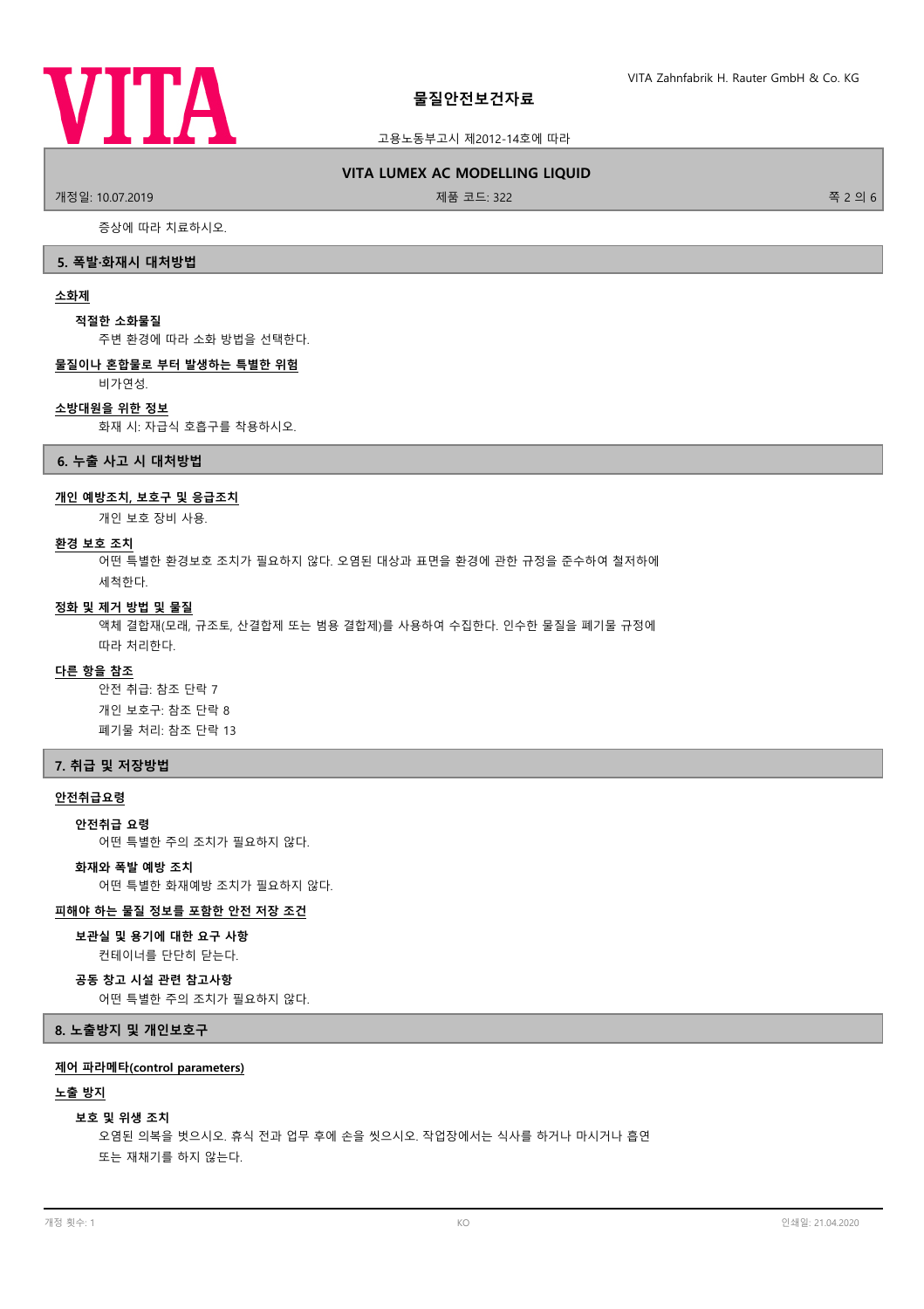

## 고용노동부고시 제2012-14호에 따라

### **VITA LUMEX AC MODELLING LIQUID**

개정일: 10.07.2019 제품 코드: 322 쪽 3 의 6

### **눈/얼굴 보호**

보안경/안면보호구를을 착용하시오.

#### **손 보호**

화학물질을 취급할 때 CE 마크와 4자리 검사번호가 부착된 내화학성 장갑만을 착용해야 한다. 내화학성 보호장갑은 위험물질의 농도와 양, 그리고 작업장의 상황에 따라 적합한 타입을 선택해야 한다. 특별한 용도로 사용할 경우 위에서 언급한 보호장갑의 내화학성에 대하여 장갑 제조사와 명확하게 논의하는 것이 좋다. 권장 장갑 브랜드 KCL Dermatril P NBR (니트릴 고무)

#### **보호복**

보호의의사용.

## **호흡기 보호**

작업장의 기술적 환기

# **9. 물리화학적 특성**

# **기본적 물리화학적 특성에 대한 정보**

| 응집 상태:          |                     |
|-----------------|---------------------|
| 색상:             | 무색                  |
| 냄새:             | 무취                  |
| pH:             | 5,5                 |
| 상태 변화           |                     |
| 녹는점:            | 확정되지 않음             |
| 초기 끓는점과 끓는점 범위: | 100 °C              |
| 인화점:            | ?                   |
| 가연성             |                     |
| 고체:             | 해당없음                |
| 가스:             | 해당없음                |
| 폭발 속성           |                     |
| 이 제품은 아니다: 폭발성. |                     |
| 하한 폭발 한계:       | 확정되지 않음             |
| 폭발 상한 한계:       | 확정되지 않음             |
| 자연발화온도          |                     |
| 고체:             | 해당없음                |
| 가스:             | 해당없음                |
| 분해 온도:          | 확정되지 않음             |
| 산화 특성           |                     |
| 비산화성.           |                     |
| 증기압:            | $\le$ = 1100 hPa    |
| (장소 50 °C)      |                     |
| 밀도:             | 1 g/cm <sup>3</sup> |
| 수용해도:           | 아니오                 |
| 다른 용제에서 용해도     |                     |
| 확정되지 않음         |                     |
| 분배 계수:          | 확정되지 않음             |
| 증기밀도:           | 확정되지 않음             |
|                 |                     |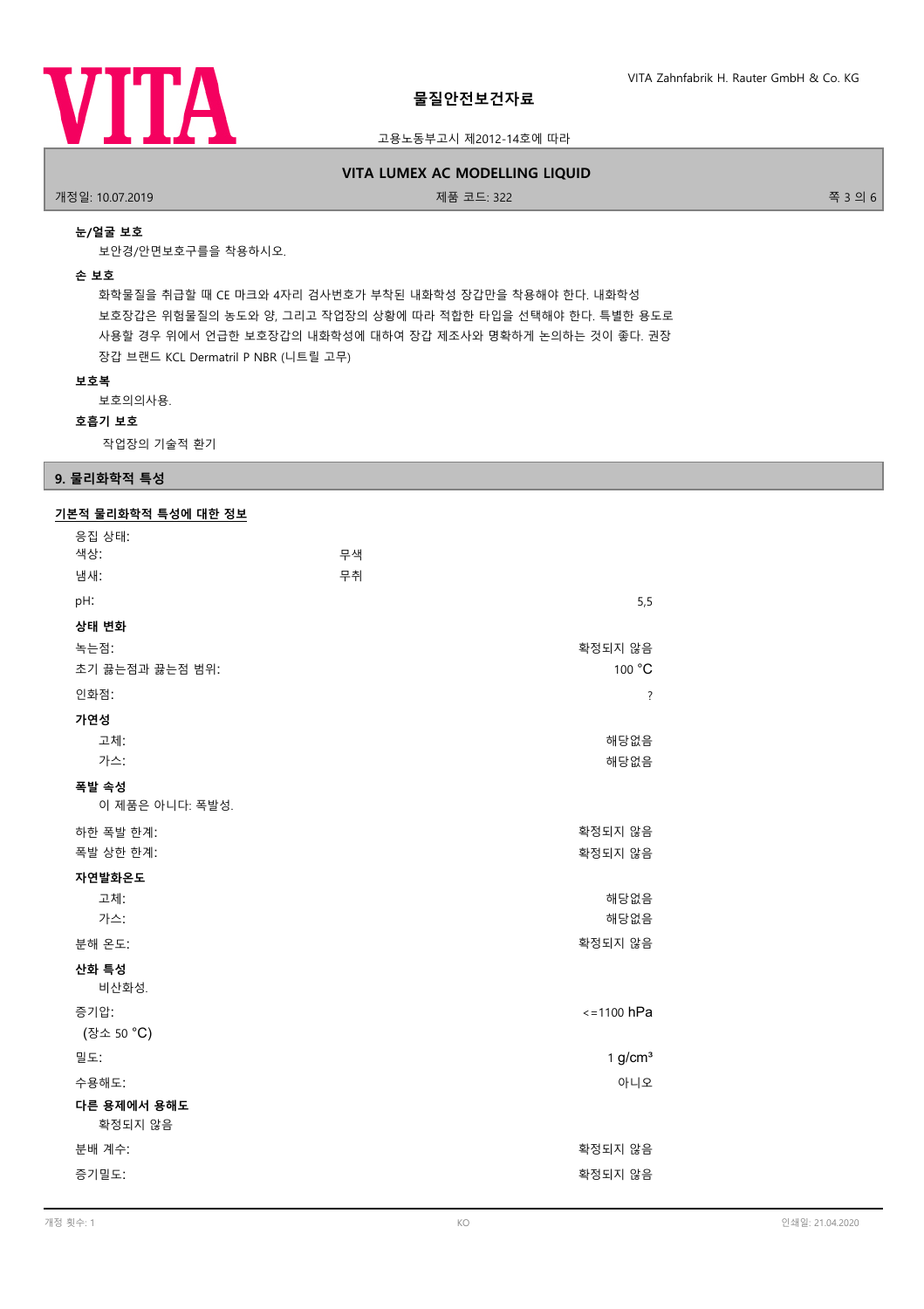

| 고용노동부고시 제2012-14호에 따라                                                       |  |  |  |
|-----------------------------------------------------------------------------|--|--|--|
| <b>VITA LUMEX AC MODELLING LIQUID</b>                                       |  |  |  |
| 개정일: 10.07.2019<br>제품 코드: 322<br>쪽 4 의 6                                    |  |  |  |
| 증발률:<br>확정되지 않음                                                             |  |  |  |
| 그 밖의 참고사항                                                                   |  |  |  |
| 고형 성분 함량:<br>0,6%                                                           |  |  |  |
| 10. 안정성 및 반응성                                                               |  |  |  |
| 반응성                                                                         |  |  |  |
| 규정에 따라 취급 및 저장될 경우, 유해 반응이 없음.<br>화학적 안전성                                   |  |  |  |
| 본 제품을 통상의 상온에서 저장하면 안정함.                                                    |  |  |  |
| 위험한 반응 가능성                                                                  |  |  |  |
| 알려진 유해 반응은 없음.                                                              |  |  |  |
| <u>피해야 할 조건</u><br>없음/없음                                                    |  |  |  |
| 피해야 할 물질<br>아무런 정보가 없다.                                                     |  |  |  |
| 유해한 분해산물<br>유해분해물은 알려지지 않음.                                                 |  |  |  |
| 11. 독성에 관한 정보                                                               |  |  |  |
| 독성학적 영향에 대한 정보                                                              |  |  |  |
| 급성 독성<br>제공된 데이터에 근거해 분류 기준을 충족하지 않음.                                       |  |  |  |
| 자극 및 부식작용<br>제공된 데이터에 근거해 분류 기준을 충족하지 않음.                                   |  |  |  |
| 민감화 효과<br>제공된 데이터에 근거해 분류 기준을 충족하지 않음.                                      |  |  |  |
| 발암성, 변이원성, 생식 독성<br>제공된 데이터에 근거해 분류 기준을 충족하지 않음.                            |  |  |  |
| STOT-단일 노출<br>제공된 데이터에 근거해 분류 기준을 충족하지 않음.                                  |  |  |  |
| STOT-반복 노출<br>제공된 데이터에 근거해 분류 기준을 충족하지 않음.                                  |  |  |  |
| 흡인 위해성<br>제공된 데이터에 근거해 분류 기준을 충족하지 않음.                                      |  |  |  |
| 테스트에 대한 추가 정보<br>이 혼합물은 규정 (EC) No. 1272/2008 [CLP]의 의미에서 위험물질로 분류되어 있지 않다. |  |  |  |
| 12. 환경에 미치는 영향                                                              |  |  |  |
| 독성                                                                          |  |  |  |
| 이 제품은 아니다: 환경독성.<br>잔류성 및 분해성<br>이 제품은 검사를 받지 않은 제품이다.                      |  |  |  |
| $\cdots$ $\cdots$ $\cdots$                                                  |  |  |  |

**생물농축성**

이 제품은 검사를 받지 않은 제품이다.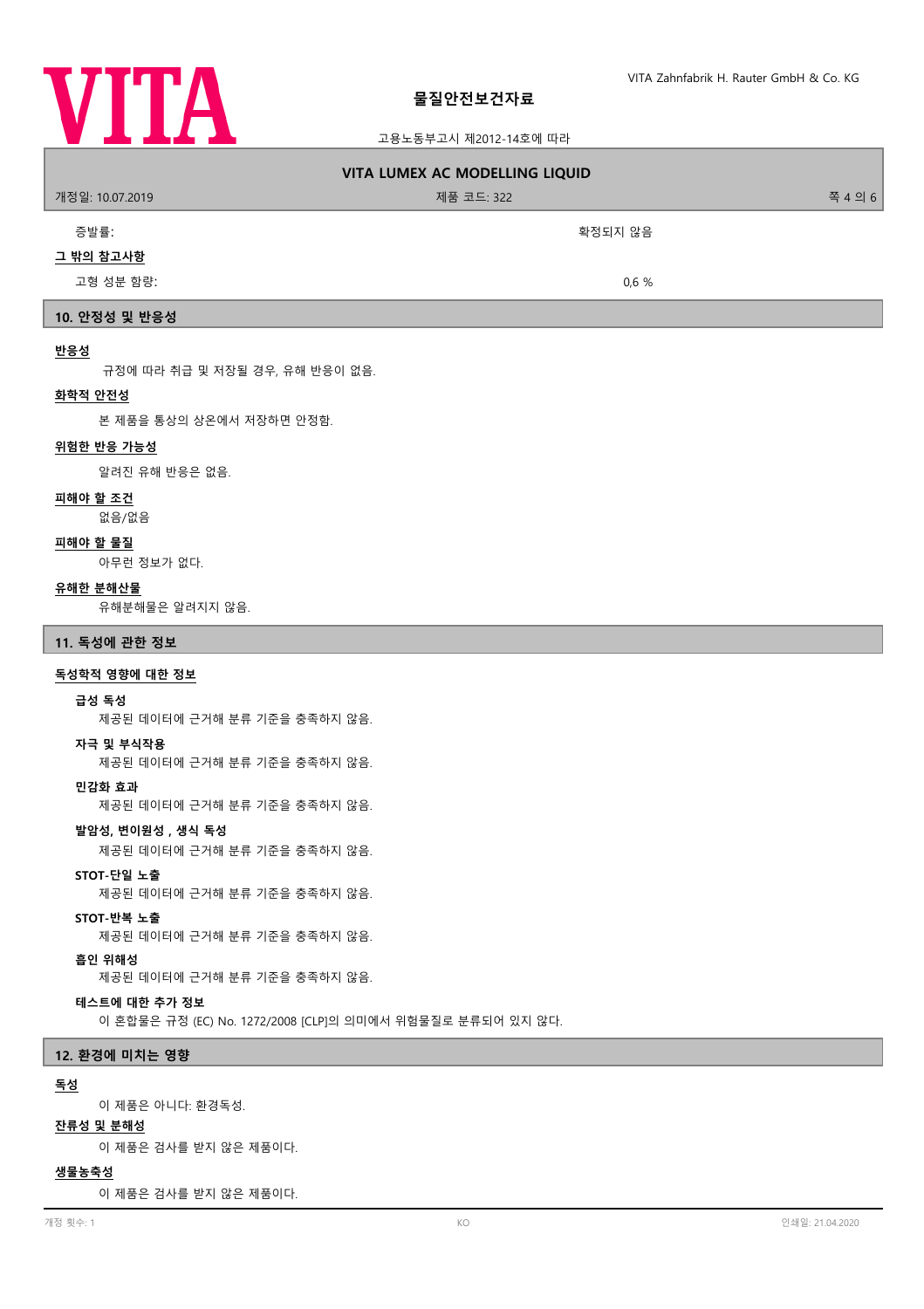

#### 고용노동부고시 제2012-14호에 따라

### **VITA LUMEX AC MODELLING LIQUID**

개정일: 10.07.2019 제품 코드: 322 쪽 5 의 6

# **토양 이동성**

이 제품은 검사를 받지 않은 제품이다.

# **기타 유해 영향**

아무런 정보가 없다.

#### **추가 정보**

환경으로 배출하지 마시오.

### **13. 폐기시 주의사항**

## **폐기 방법**

## **권장사항**

폐기물은 해당 법규에 따라 폐기하시오.

#### **오염된 포장**

물을 충분히 사용하여 세척한다. 완전히 비운 포장재는 재활용할 수 있다.

### **14. 운송에 필요한 정보**

#### **해상 운송 (IMDG)**

| UN-번호:                                         | No dangerous good in sense of this transport regulation. |  |
|------------------------------------------------|----------------------------------------------------------|--|
| UN 적정 배송 명칭:                                   | No dangerous good in sense of this transport regulation. |  |
| 운송 위험 등급 <u>:</u>                              | No dangerous good in sense of this transport regulation. |  |
| 용기등급:                                          | No dangerous good in sense of this transport regulation. |  |
| 항공 운송 (ICAO-TI/IATA-DGR)                       |                                                          |  |
| UN-번호:                                         | No dangerous good in sense of this transport regulation. |  |
| UN 적정 배송 명칭 <u>:</u>                           | No dangerous good in sense of this transport regulation. |  |
| 운송 위험 등급 <u>:</u>                              | No dangerous good in sense of this transport regulation. |  |
| 용기등급:                                          | No dangerous good in sense of this transport regulation. |  |
| 환경 유해성                                         |                                                          |  |
| 환경에 유해함:                                       | 아니오                                                      |  |
| 사용자를 위한 특별 예방조치                                |                                                          |  |
| 아무런 정보가 없다.                                    |                                                          |  |
| MARPOL 73/78 Annex II 및 IBC 코드에 따른 벌크(bulk) 운송 |                                                          |  |
| 해당없음                                           |                                                          |  |

# **15. 법적 규제현황**

#### **물질이나 혼합물에 대한 안전, 보건 및 환경 규정/법규**

## **EU 규정**

**국가 규정**

물 위험 등급(독일): - - 수질 오염을 일으키지 않는

# **16. 그 밖의 참고사항**

## **약어 및 두문자어**

ADR: Accord européen sur le transport des marchandises dangereuses par Route (European Agreement concerning the International Carriage of Dangerous Goods by Road) IMDG: International Maritime Code for Dangerous Goods